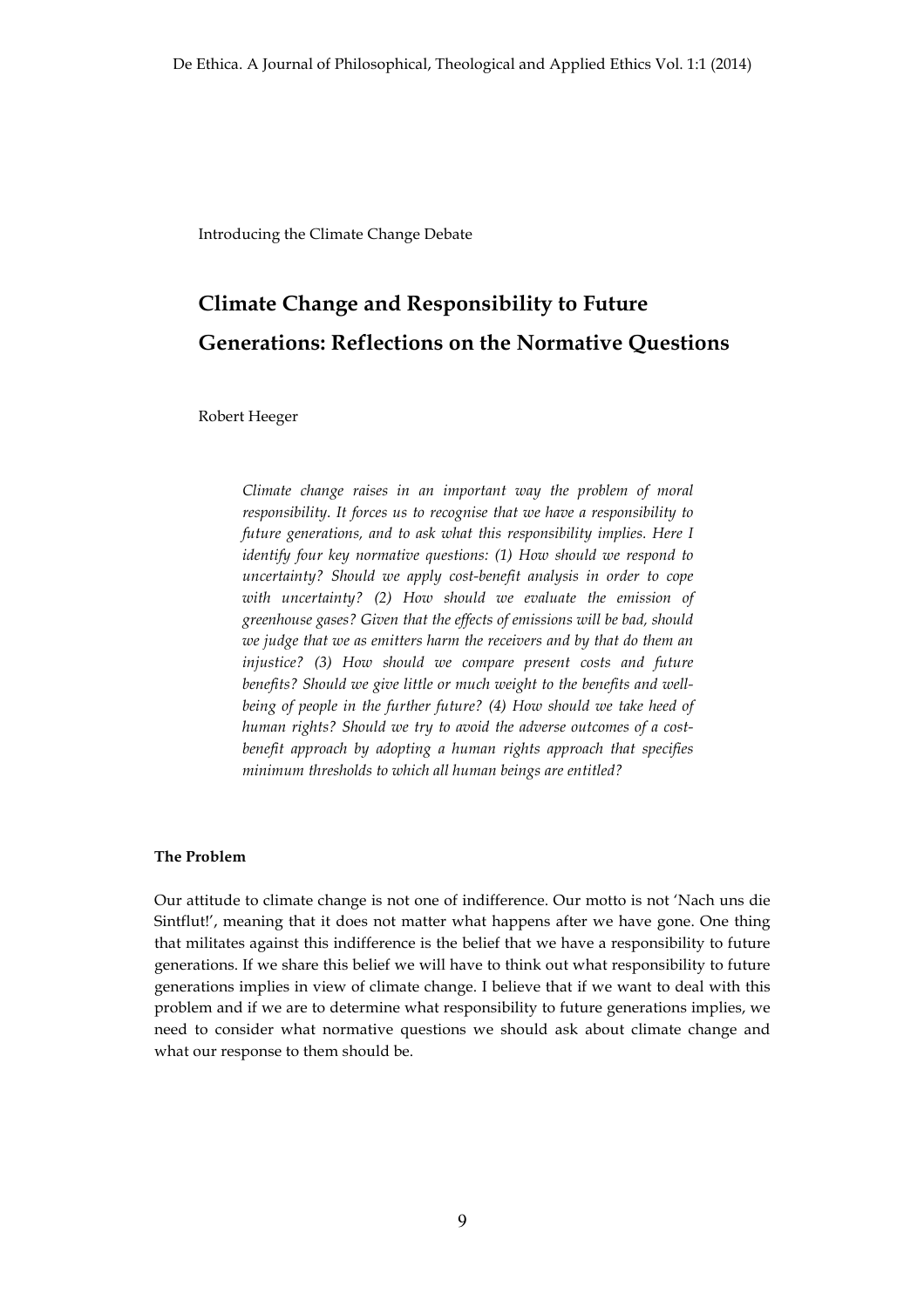## **How Should We Respond to Uncertainty?**

Let me start by sketching the problem of uncertainty. According to some climate scientists, the Earth's climate has developed a progressive warming of the atmosphere, and they explain this warming as being caused by humanity's emissions of greenhouse gases, starting with the Industrial Revolution. The theory merits a high degree of credibility as compared with alternative explanations and it allows certain predictions about the future climate. Its broad predictions such as, for instance that the world will continue to warm and that the sea level will continue to rise, are widely supported. But when it comes to more detailed predictions of the future impacts of greenhouse gases, we are faced with a great deal of uncertainty. There are two reasons for this. First, the climate system is so huge and complex that its behaviour can only be predicted by making many assumptions and approximations. Second, the future progress of climate change will be influenced by many external factors, for instance by how much the human population grows and how technology develops. Uncertainty with regard to more detailed predictions is a great problem when we think about how we should act in response to climate change. For we are unsure what the effects of climate change will be, and we are equally unsure what will be the effects of our action in response to it.

How should we cope with this uncertainty? One important theory recommends that we should use cost-benefit analysis with the aim of maximizing expected value. Let me briefly explain this recommendation. It means, essentially, that what we should try to maximize is expected value - our expectation of the goodness of the world. So in a situation of uncertainty, we will need to calculate expected value. We can do this by applying cost-benefit analysis. In principle, the expected value of an action can be calculated in the following way. We first identify the different results the action might have and we then judge the value and the probability of each of the possible results. For each result, we calculate the arithmetical product of its value and its probability. Then we add up all these products. The sum of this calculation gives us the expected value of the action.

However, in practice, this reasoning confronts us with a problem. To calculate the expected value, we need to know both the value and probability of each of the possible results, but in practice, we do not have that knowledge. The question is what we should do, and the answer can only be that we must try to estimate values and probabilities as well as we can.<sup>1</sup> Let me take probabilities first. What probability we should assign to a possible result is a matter of rationality. We should ask how much credence we rationally should give to the possibility that the result will occur. The answer must depend on the evidence we have. The more evidence we can muster, the more tightly the evidence will determine the probability. When it comes to estimating the value of each possible result, we have to weigh good features against bad ones, that is to say, we have to apply costbenefit analysis to each of the possibilities separately. Each possibility will lead to the world's developing in some particular way. For instance, people's well-being will improve or diminish in a particular way. We have to set a value on this development.

What does this approach imply with regard to climate change? Its main implication is this. In order to calculate the expected value of our actions in response to

<sup>1</sup> See, for example, John Broome, *Climate Matters: Ethics in a Warming World* (New York/London: W.W. Norton, 2012), p. 187.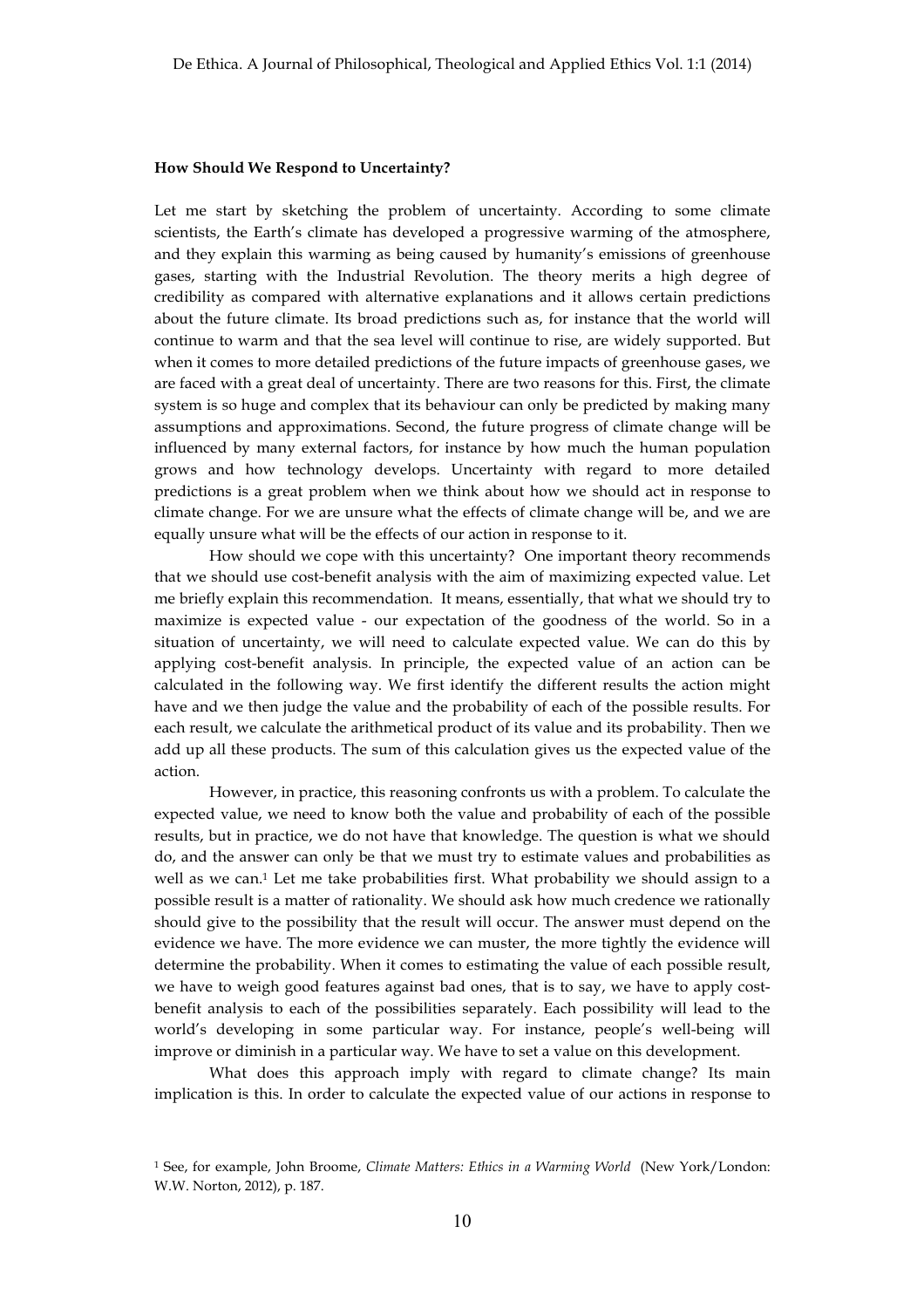climate change, we need to estimate their results. Our actions - including doing nothing can have bad results, therefore described as 'costs', or they can have good results, called 'benefits'. We have to weigh the costs against the benefits and we have to take account of costs and benefits both to the present generation and to future generations. In short, using cost-benefit analysis implies comparing the costs of an undiminished progress of climate change with the costs and benefits of combating climate change. Such weighing up is needed for making out which course of action would be best on balance.2

Should we adopt the cost-benefit approach? If we reflect on this question, we should take into account that there is disagreement about the application of cost-benefit analysis to the issue of climate change. On the one hand, cost-benefit analysis has been taken to offer a tenable response to uncertainty about how to cope with climate change. On the other hand, it has been criticized for being inappropriate for assessing the problem of climate change. Critics have argued as follows. Cost-benefit analysis is tied to a conventional economic framework and can within that framework be useful for evaluating competing projects by directly assessing their costs and benefits. But the problem of climate change has a long-term nature and goes beyond the conventional economic framework. Therefore, it is inappropriate to apply conventional cost-benefit analysis to it. This criticism can be illustrated by two instances. First, critics argue that conventional cost-benefit analysis is overly simplistic in talking about costs and benefits accruing to people in the far future. It neglects the problem that projecting costs and benefits in the long-term future is a difficult, if not impossible task, because we do not know precisely what the global economy will look like in the further future, what technological and social changes will occur, and what the specific negative effects of climate change will be.<sup>3</sup> A second criticism is that conventional cost-benefit analysis undervalues the costs and benefits accruing to future people. In conventional calculations, these costs and benefits are subject to a positive discount rate. This means that they count as less than current costs and benefits and that over very long time periods they disappear or become minimal. But such results seem absurd. To illustrate the absurdity of a substantial discount rate, Stephen Gardiner offers this example: 'At the standard 5% discount rate, the present value of the earth's aggregate output discounted 200 years from now is a few hundred thousand dollars.'4

In face of the disagreement about the application of cost-benefit analysis to the issue of climate change, the question of whether we should adopt this approach at all requires considerable thought. It may, for example, lead us to ask whether we might be able to reach a tenable response to uncertainty by modifying the approach, for instance by focusing on the basic conditions of the life of future people?

## **How Should We Evaluate the Emission of Greenhouse Gases?**

The broad predictions of climate science give rise to the value judgement that the effects of the emissions on human beings will be bad. For example, farming in the tropics will be

<sup>2</sup> *Ibid*., p. 101.

<sup>3</sup> See, for example, Stephen M. Gardiner, *A Perfect Moral Storm: The Ethical Tragedy of Climate Change* (Oxford: Oxford University Press, 2011), p. 237.

<sup>4</sup> *Ibid*., p. 268.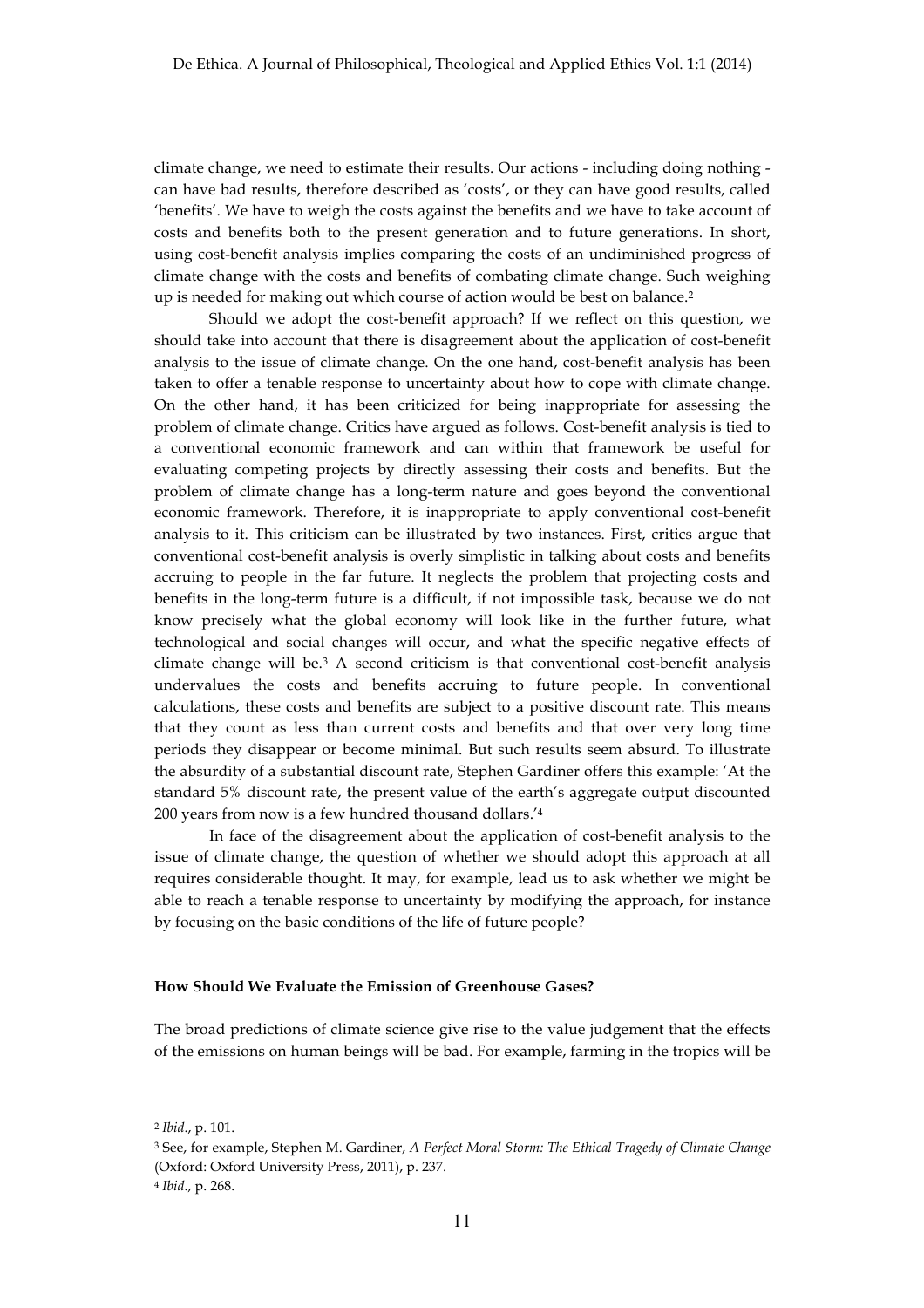damaged by a rise in temperature; drought will be severe, particularly in Africa; coastal areas will be subject to flooding and erosion as the sea level rises; many people's health will be damaged and many people will be killed. Should this evaluation of effects lead us to the further evaluation that the emitters of greenhouse gases harm the receivers and by that do them an injustice?

This question is about what we are doing when we emit greenhouse gases. It concerns our morality as private persons. Its background is the moral claim that we have duties of justice, and it calls upon us to judge whether, by emitting greenhouse gases, we are breaching a duty of justice. Let me start by sketching the background. That we have duties of justice is part of our common-sense morality and of many moral theories. Duties of justice are owed by one person to another particular person, or to other particular people. If we breach a duty of justice, we are doing an injustice, and there is always some particular person to whom it is an injustice. In our social and cultural context, one important example of a duty of justice is the duty not to harm other people.

Given this background, how should we judge our emissions of greenhouse gases? Are there sufficient reasons for stating that, by emitting greenhouse gases we are harming other people and thus doing them an injustice? Let me mention some important reasons in favour of that view that have been presented in the literature.<sup>5</sup> (i) The harm caused by our emissions is a result of what we do, for instance heating flats, driving cars, rearing cattle. (ii) The harm we do is not trivial but serious. (iii) This harm is not accidental since it is often the predicted result of deliberate acts of ours. (iv) We do not compensate the victims of our harm. These victims are huge numbers of people scattered all over the world. (v) We normally create our greenhouse gas emissions for our own benefit. We benefit, for example, from the comfort of our homes, the travelling we do, or the consumer goods we buy. (vi) The harms done by the emissions of the rich are only to a small degree balanced by the emissions of the poor. (vii) If we are not among the very poor who have to burn fuel to survive, we could easily reduce our emissions.

For all these reasons it can be concluded that when we as rich people emit greenhouse gases without compensating the people who are harmed, we act unjustly. This conclusion leaves us with a problem. Each of us is under a duty of justice not to emit greenhouse gases without compensating the people who are harmed as a result. If it is impossible for us to make this restitution, then our carbon footprint ought to be zero. But how could we satisfy this requirement? Looking for a solution, we might consider the following proposal. Since it is the case that we cannot entirely avoid causing emissions even if we take steps to reduce them, we should try to cancel or offset these emissions. We could do this by taking preventive measures to ensure that less greenhouse gas gets into the atmosphere. Many organizations use our money to finance projects that diminish emissions somewhere in the world, to create sources of renewable energy, or to promote the efficient use of energy. To the extent that we are able to offset all our emissions in these ways, we would cause no greenhouse gas to be added to the atmosphere, and we would do no harm to anyone through emissions.<sup>6</sup>

These aspirations cannot be expected to provide a short-term solution. Hence, the next question I want to raise here concerns the very long timescale concerned.

<sup>5</sup> See Broome, pp. 55-59.

<sup>6</sup> *Ibid*., pp. 79 and 87.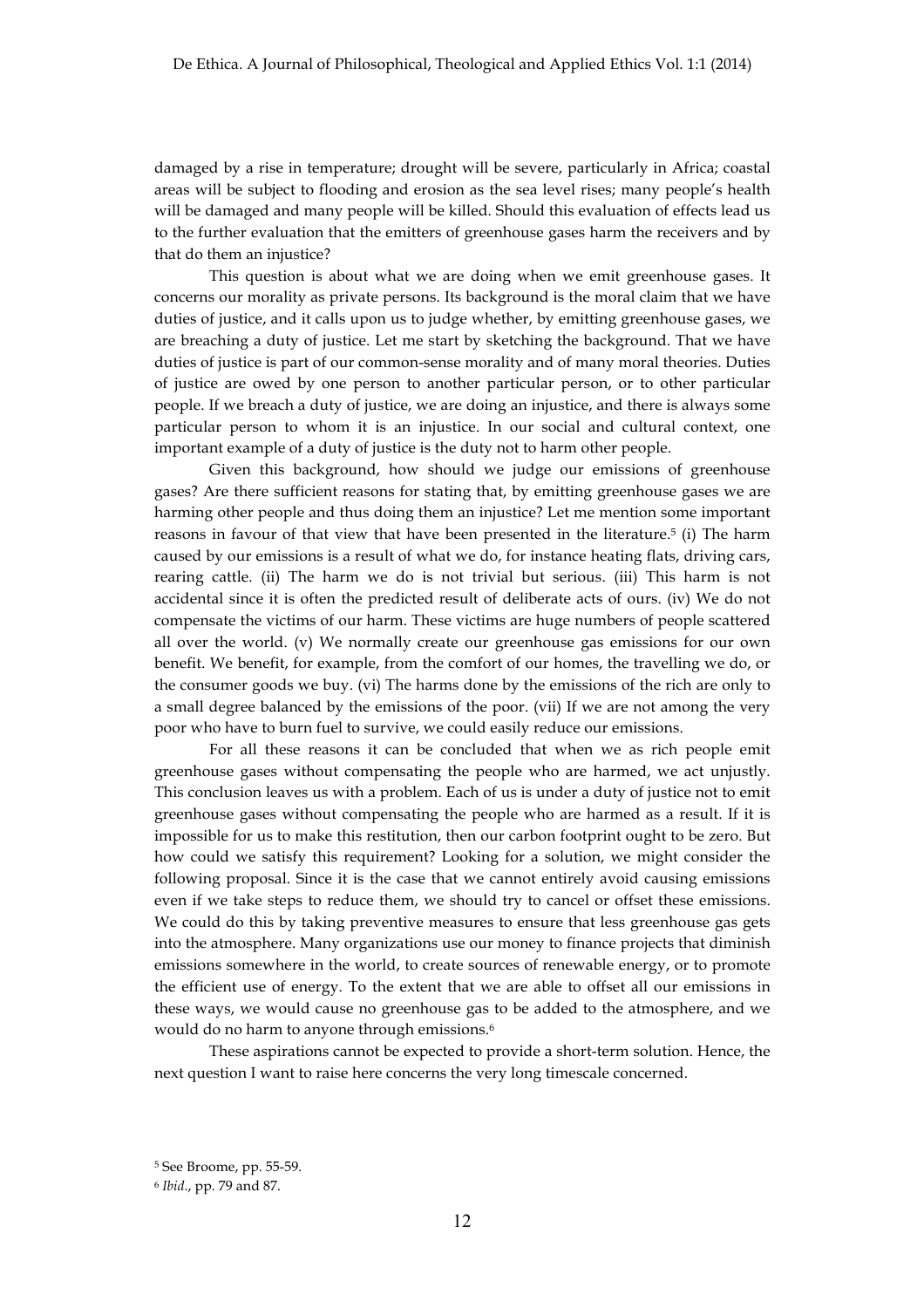#### **How Should We Compare Present Costs and Future Benefits?**

The changed climate will persist for a very long time. The emissions of greenhouse gas cause a progressive warming, and if that gas is carbon dioxide, the warming is spread across centuries, because some of the gas will stay in the air that long. The warming of the atmosphere harms many presently living people, but most of the bad effects will not be suffered for many decades from now, or indeed for more than a century from now. They will be suffered mostly by people who are not yet living. Their lives will be much worse than they would have been if we had controlled our emissions. Likewise, efforts to control climate change will only slowly become effective. For example, the reduction of greenhouse gas emissions will result in benefits within a few decades, but most benefits will come only after a very long time.

Measures to reduce emissions of greenhouse gas are costly. The costs of such measures will be borne at present or in the near future. Therefore, the question arises how we should weigh up costs borne by present people against future people's benefits. The answer seems in the first place to depend on what value we should set on future people's benefits compared with our own.

In climate economics, this issue appears under the heading of 'discount rate'. Two prominent studies may illustrate this. The Stern Review uses a low discount rate (1.4 percent per annum). It discounts future benefits to a low degree, which means that it gives much weight to the interests of future people and asks the present generation to make urgent sacrifices for the sake of future people.7 Nordhaus' study 'A Question of Balance' uses a high discount rate (5.5 per cent per annum). It discounts future benefits to a high degree, which means that it gives little weight to the future. It concludes that only a modest response now is demanded and strong action can be delayed for decades. <sup>8</sup> According to another commentator, the discount rates of Stern and Nordhaus make a sixty-fold difference to the value we assign to commodities a century from now.<sup>9</sup>

What value we should set on future people's benefits is not just an economic question but also a moral question, because it determines more than anything else what sacrifices the present generation should make for the sake of the future. How should we answer this question? Perhaps the following proposal is worth considering. Suppose we do not reject all discounting of future benefits. We may, for example, discount future commodities because of their diminishing marginal benefit. That is to say, we may share some of the economists' optimistic assumptions: The world's economic growth will continue, despite climate change and the present crisis; people in general will therefore be richer in the future than they are now; they will possess more commodities; since they already have a lot, extra commodities will bring them less well-being than extra commodities received by someone who has few. But discounting future commodities does not imply discounting future well-being, because well-being is not a commodity. 'Well-being' stands for people's lives going well, their possessing whatever is good for them as individuals (pleasure, satisfaction of their preferences, knowledge, or some other good).10 What value we should set on the well-being of persons depends on our basic

<sup>7</sup> Nicholas Stern, *The Economics of Climate Change* (Cambridge: Cambridge University Press, 2007).

<sup>8</sup> William Nordhaus, *A Question of Balance* (New Haven: Yale University Press, 2009).

<sup>9</sup> See Broome, p. 139.

<sup>10</sup> *Ibid.*, pp. 113 and 129.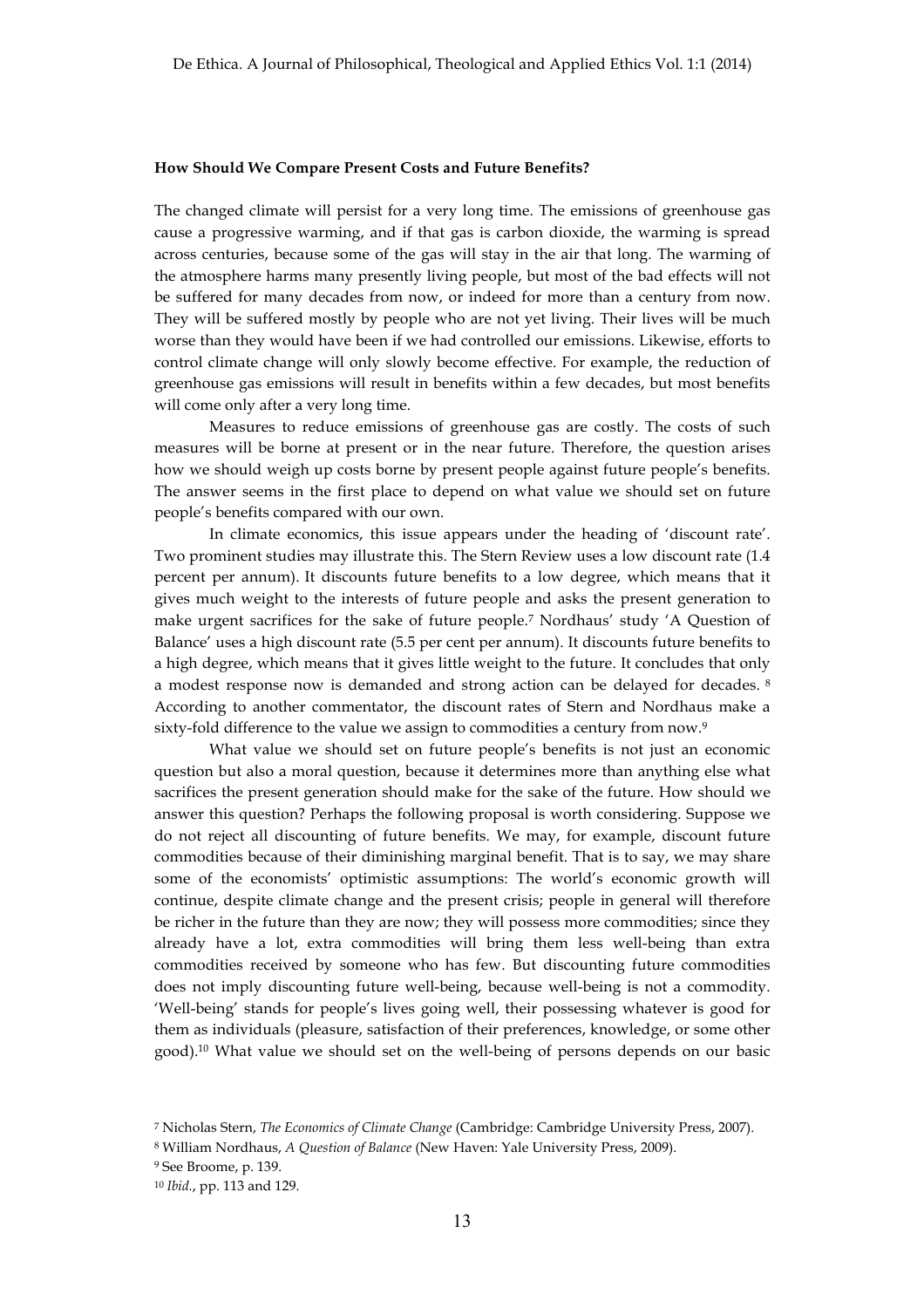moral view. According to Broome, someone's well-being has the same value whenever it occurs, and whoever's well-being it is.11 If we take this view, well-being should not be discounted. Commodities, that is the material goods people buy and the services they use, can be regarded as sources of well-being. They are benefits if they increase the wellbeing of persons. This implies that the discount rate for evaluating these benefits should be low.

## **How Should We Take Heed Of Human Rights?**

The arguments advanced so far are not the only objections to a cost-benefit approach to climate change. It can also be criticized for its aggregative nature. This criticism is as follows. A cost-benefit approach is concerned with the aggregate level of expected value, the total wealth of current and future generations, and it neglects the plight of the very seriously disadvantaged if their plight is outweighed by the benefit of others. A costbenefit approach fails to protect the basic interests and entitlements of the most vulnerable, and this is an important omission.

How should we try to avoid this adverse outcome? Should we agree with the important proposal recently advanced by Simon Caney and others that we should consider the impact of climate change on the fundamental human rights of people?12 According to this view, anthropogenic climate change jeopardizes three key human rights: first, the human right to life: all persons have a human right not to be arbitrarily deprived of their life; second, the human right to health: all persons have a human right that other people do not act so as to create serious threats to their health; third, the human right to subsistence: all persons have a human right that other people do not act so as to deprive them of the means of subsistence.13

In underlining the status of these rights in this way, Caney draws attention to four properties of human rights.14 First, human rights refer to those rights that persons have qua human beings. Second, human rights represent moral thresholds below which people should not fall, the most basic moral standards to which persons are entitled. Third, human rights represent the entitlements of each and every individual to certain minimum standards of treatment, and they generate obligations on all persons to respect these basic minimum standards. Fourth, human rights generally take priority over such moral values as increasing efficiency or promoting happiness. So, human rights specify minimum moral thresholds to which all individuals are entitled, simply by virtue of their humanity, and which override all other moral values.

This plea for human rights as thresholds is important in the debate over climate change. It may induce us to adopt a human rights approach to climate change. If so, we ought to consider how our approach can be brought to bear in public decision-making. If so, we might want to consider whether taking heed of human rights could, after all, go

<sup>11</sup> *Ibid*., p. 146.

<sup>12</sup> Simon Caney, 'Climate change, human rights and moral thresholds', in *Human Rights and Climate Change*, edited by Stephen Humphreys (Cambridge: Cambridge University Press, 2010), pp. 69-90. <sup>13</sup> *Ibid.*, pp. 75-82.

<sup>14</sup> *Ibid*., pp. 71-73.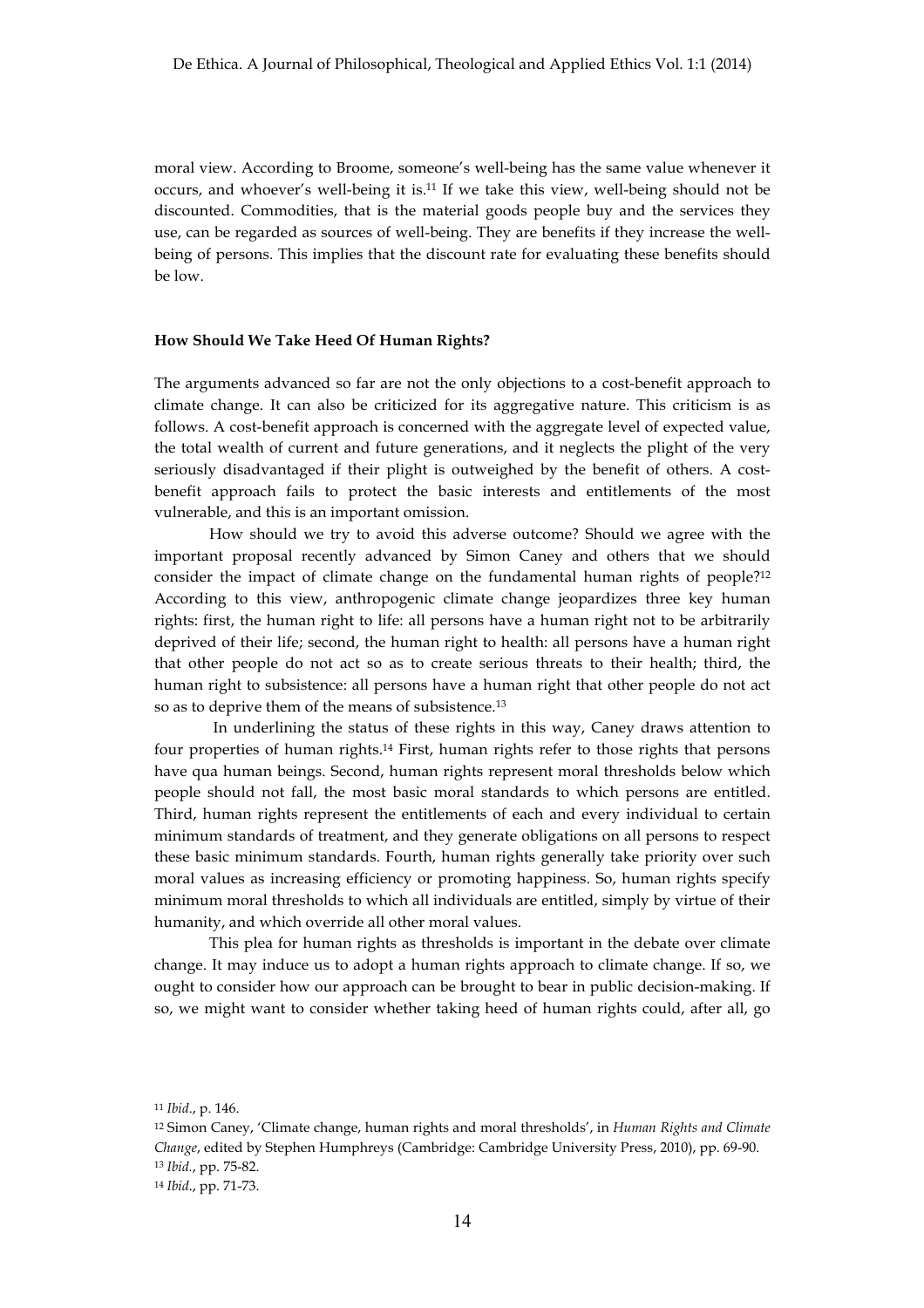together with some cost-benefit analysis, even though a human rights approach is normally seen as an alternative to a cost-benefit approach.

As an example to support the view that some cost-benefit analysis can be combined with taking heed of human rights, consider the emissions control system known as 'cap and trade'. This system is drawn up in cost-benefit terms. It attaches a price to emissions. The 'cap' is the maximum amount of greenhouse gas a country is allowed to emit. Each country divides its cap among its economic agents by allocating emission permits. The 'trade' is the buying and selling of permits. It occurs among the economic agents in an emission market. The cap is reduced from one period (often several years) to the next, thereby reducing total emissions over time. When the cap is tight, the emissions price will be pushed up and economic agents will find it profitable to economize on their emissions rather than buying lots of permits. Two recent evaluations of this emissions control system appreciate its virtue. They judge it to be 'almost the only deliberate climate-change policy to actually reduce emissions to any significant degree so far,'15 and to be 'an effective means' to cut back carbon emissions sharply and aggressively 'by placing a price on carbon emissions'.16 But they combine their appreciation of cap-and-trade with a human rights approach. They criticize the way the system treats the least advantaged. One evaluation criticizes the unequal distribution of wealth the system exacerbates, arguing that controlling greenhouse gas emissions leads to an increase in the cost of emission and that the impacts are worse for poorer households than for richer households. To avoid these impacts, it is suggested that, where emissions allowances are sold to firms, a portion of the revenues should be directed to providing compensation to poorer households.17 A second evaluation focuses on the global poor. More than two billion human beings suffer from energy poverty. Their subsistence rights are not fulfilled. They need to be provided with access to energy, especially electricity. Cap-and-trade alone would simply make life worse for the poorest by driving up the price of fossil fuels. A plan is needed that could tackle energy poverty directly by driving down the price of renewable energy to a level that the poorest can afford.18 In these evaluations of the cap-and-trade system, cost-benefit thinking is combined with taking heed of human rights.

# **Conclusion**

I have argued here that if we want to clarify what responsibility to future generations implies in view of climate change, there are certain key normative questions that we will need to address about climate change and about our response to it. I have discussed four such questions: How should we respond to uncertainty? How should we evaluate the emission of greenhouse gases? How should we compare present costs and future benefits? How should we take heed of human rights? There are many more questions to

<sup>15</sup> Simon Caney and Cameron Hepburn, 'Carbon Trading: Unethical, Unjust and Ineffective?', *Royal Institute of Philosophy Supplement* 69 (2011), p. 227.

<sup>16</sup> Henry Shue, 'Climate Hope: Implementing the Exit Strategy', *Chicago Journal of International Law* 13:2 (2013), p. 398.

<sup>17</sup> Caney and Hepburn, p. 223.

<sup>18</sup> Shue, pp. 391, 396, 398.